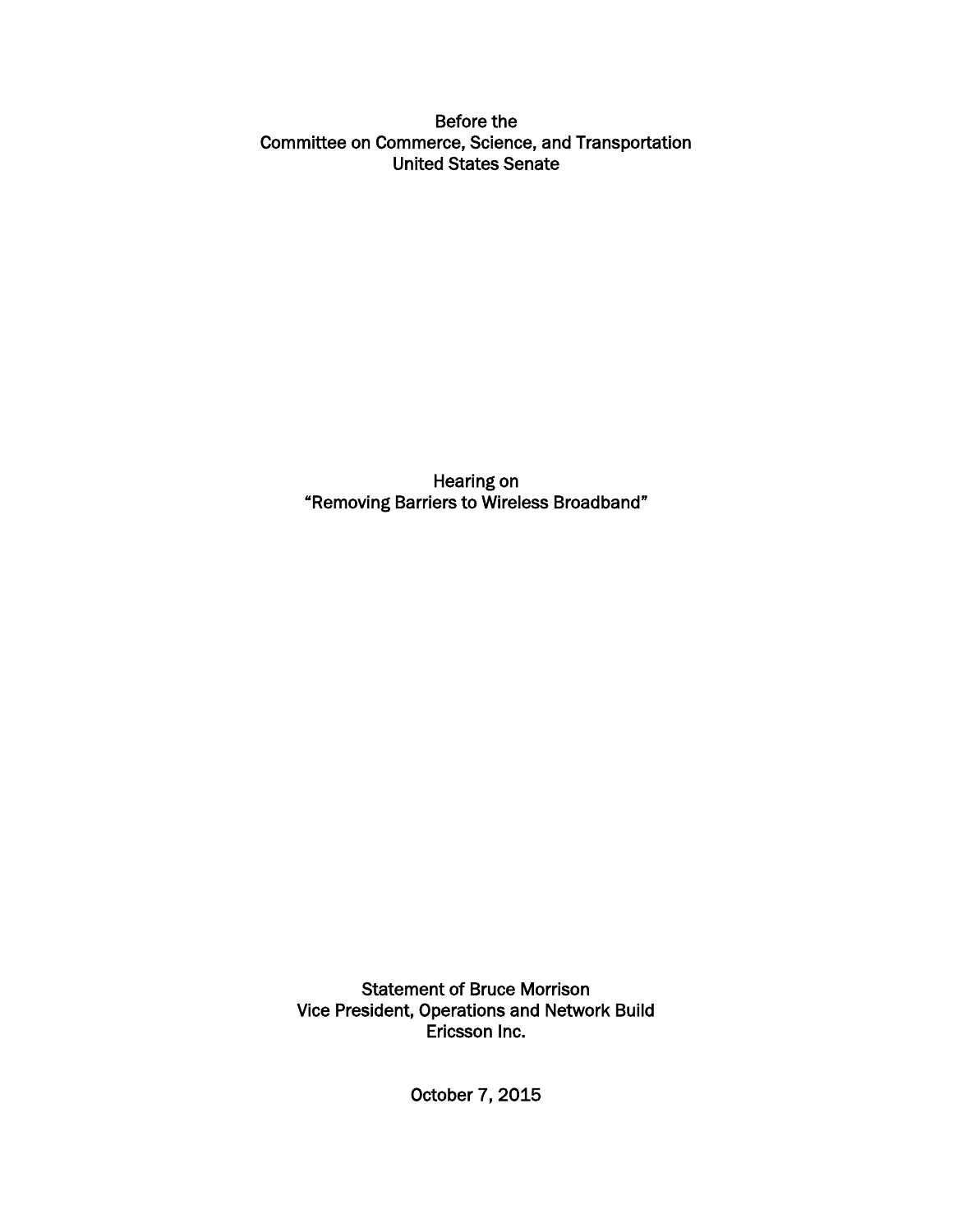## **Summary of Key Points**

- At Ericsson, we believe in a 'Networked Society,' where individuals and industries are empowered to reach their full potential.
- Licensed spectrum remains the best option available today to meet insatiable consumer demand.
- Decades ago, wireless deployment served only a narrow purpose for a narrow constituency. Today, it provides nearly limitless ways to make life easier for all people through the power of mobility.
- With every innovation comes the need for more wireless infrastructure such as small cells – low-powered radio access points that mobile operators use to extend service coverage and increase network capacity.
- To help deliver the highest quality speed and service to meet ever-increasing demand, Ericsson is implementing new approaches like:
	- Using small cells and micro-facilities;
	- Upgrading existing antennas;
	- Installing high-capacity fiber;
	- Implementing new strategies for complex environments; and
	- Deploying temporary facilities to meet short-term demand.
- For its part, the federal government has made some important strides to help remove existing barriers to broadband deployment such as the Federal Communication Commission (FCC) shot clock and 'Connect America Fund' (CAF) funding.
- These efforts have been effective, but there is still plenty more that can be done, such as:
	- Streamlining access and jurisdictional processes for the installation and deployment of dark fiber and small cell technology;
	- Streamlining access to light and utility poles to standardize deployments; and
	- Standardizing the application process for the deployment of wireless infrastructure on federally-owned buildings and property, an idea incorporated into S. 1618, 'The Wireless Innovation Act.'
- Ericsson remains committed to delivering on the promise of a networked society and looks forward to working with Congress and the federal government to accomplish that goal.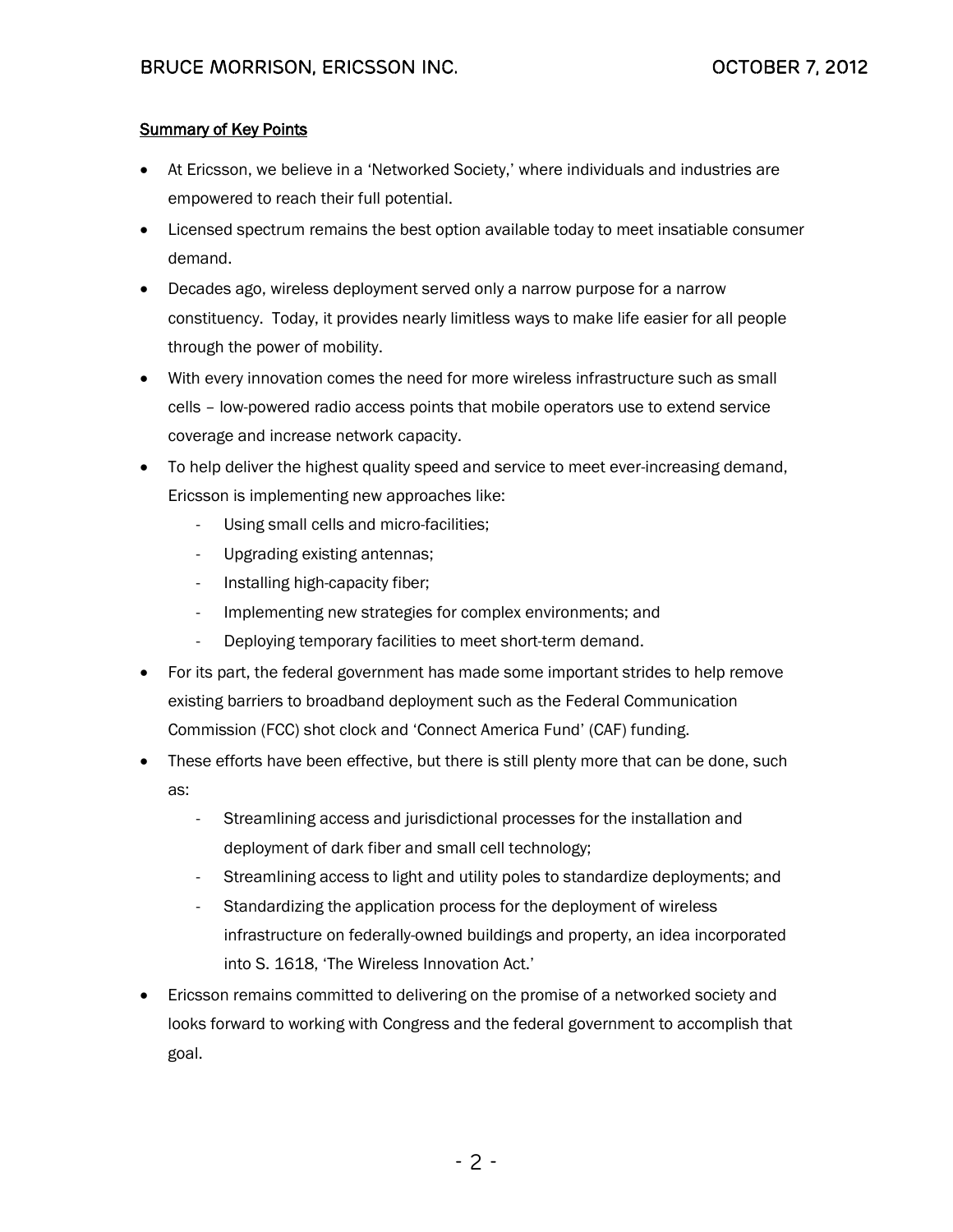## Written Testimony of Bruce Morrison, Ericsson Inc.

Thank you, Mr. Chairman, and good morning to all the members of the Committee. I want to thank you for the kind invitation to be here today.

My name is Bruce Morrison and I lead the team that builds, deploys, and manages networks for Ericsson here in North America. That includes real-estate acquisition and permitting, tower construction, radio base station installation, and everything in between. Ericsson has thousands of employees and subcontractors handling the deployment of broadband networks in the United States, including the integration of tens of thousands of communication sites in the last year alone. In my fifteen years of infrastructure deployment, I have seen tremendous change and progress, and I look forward to sharing some of that experience with you here today.

At Ericsson, we believe in a 'Networked Society,' where individuals and industries are empowered to reach their full potential. Our infrastructure, services, and software enable and improve the efficiency of networks around the globe. Forty percent of the world's mobile traffic is carried over Ericsson networks.

Those metrics indicate just how far Ericsson has come since its founding 139 years ago. Back then, Senator Hannibal Hamlin, Abraham Lincoln's Vice President, walked these very halls; the Senate was made up of only 76 members; and the wonder known as Mount Rushmore wouldn't break ground for another 50 years. As you can imagine, we have learned a great deal since then.

Mr. Chairman, you understand the importance of networks driven by access to sufficient spectrum. And we would like to applaud your efforts, and those of this entire committee, to identify spectrum for licensed use. Licensed spectrum remains the best option available today to meet insatiable consumer demand. It also ensures that the networks we build and operate handle traffic as efficiently as possible. For example, underserved communities will benefit from the Federal Communications Commission's (FCC) upcoming 600Mhz auction, spectrum ideally suited for rural communities. That's where the importance of unfettered infrastructure deployment, the subject of today's hearing, comes into play.

Decades ago, wireless deployment served only a narrow purpose for a narrow constituency. Today, it provides nearly limitless ways to make life easier for all people through the power of mobility. As we enter the next generation of 5G technology, we know that mobility encompasses more than telecommunications. It includes enhanced user experience through the 'Internet of Things' and enterprise applications such as utility smart grids. The key to all of this, however, is connectivity through both access and coverage.

Now, more than ever, we must think beyond the coverage bars on our phones to bandwidth capable of streaming video, supporting wireless applications, and connecting smart appliances. With every innovation comes the need for more wireless infrastructure and not simply the 300-foot-towers-along-the-highway variety.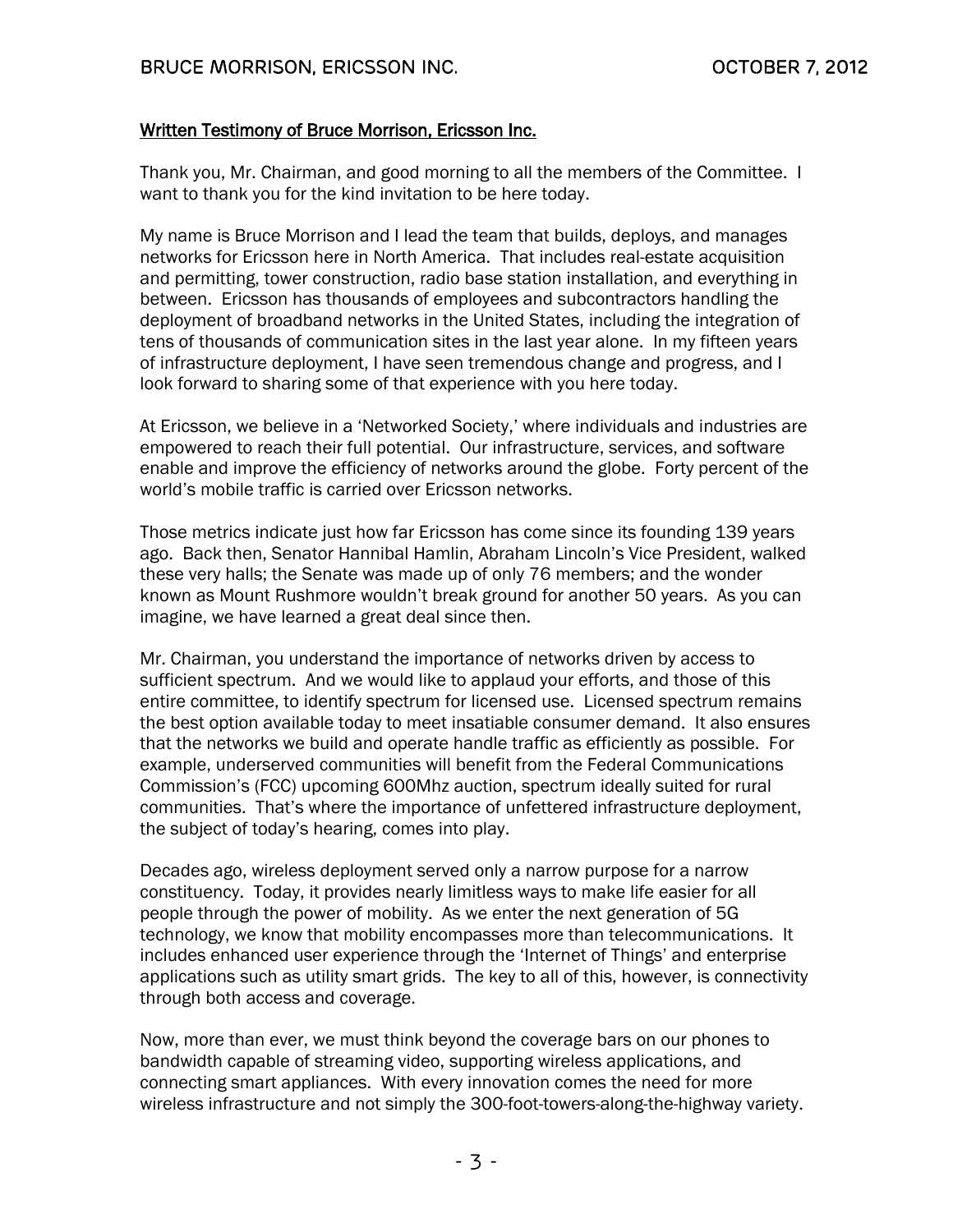We're talking about small cells – low-powered radio access points that mobile operators use to extend service coverage and increase network capacity – on light and power poles, building facades, and even bus stops, all to provide connectivity on each city block. With spectrum being so scarce, it is small-cell technology that will allow you to launch your favorite application or stream a video in downtown Washington in the year 2020.

Today, Ericsson's focus is centered on delivering the highest quality speed and service to meet ever-increasing demand. Ericsson's own statistics, released in August, cited a 55% growth in data traffic year-over-year between the second quarters of 2014 and 2015 alone. To help satisfy that need, we are implementing new approaches like:

- Using small cells and micro-facilities installed on light and utility poles;
- Upgrading existing antennas with better capacity and the ability to use multiple frequency ranges;
- Replacing older T1 backhaul with higher-capacity fiber;
- Implementing new strategies for complex environments like stadiums; and
- Deploying temporary facilities for festivals, parades, and sporting events to meet short term demand.

For its part, the federal government has made some important strides to help remove existing barriers to broadband deployment. For example, the FCC's shot clock has reduced to months, a zoning and permitting approval process that often dragged on for years. In addition, federal efforts to assist local jurisdictions to expedite the deployment of equipment for facilities that meet certain criteria have been very helpful. And of course, federal programs such as the 'Connect America Fund' or 'CAF,' provide badly needed resources for broadband services in our rural communities.

In addition, the Telecommunications Act of 1996 allowed jurisdictions to rewrite relevant rules which have allowed for cell site facilities. Many jurisdictions have also allowed a hierarchy for siting priority that streamlines deployment for facilities. Examples include:

- Collocations on existing structures/buildings/water tanks that were exempt from zoning requirements;
- Exemption from public hearing and public notice requirements for facilities that meet certain requirements;
- Exemption or administrative review process for facilities in commercial or industry zoning classifications;
- Exemption or administrative review process for facilities designed with stealth technology;
- Expansion of new locations and designated contacts established for cell site facilities available on federal and state land, on city and county parks, in utility districts (water tanks, power poles, transmission towers, etc.), and on right of ways.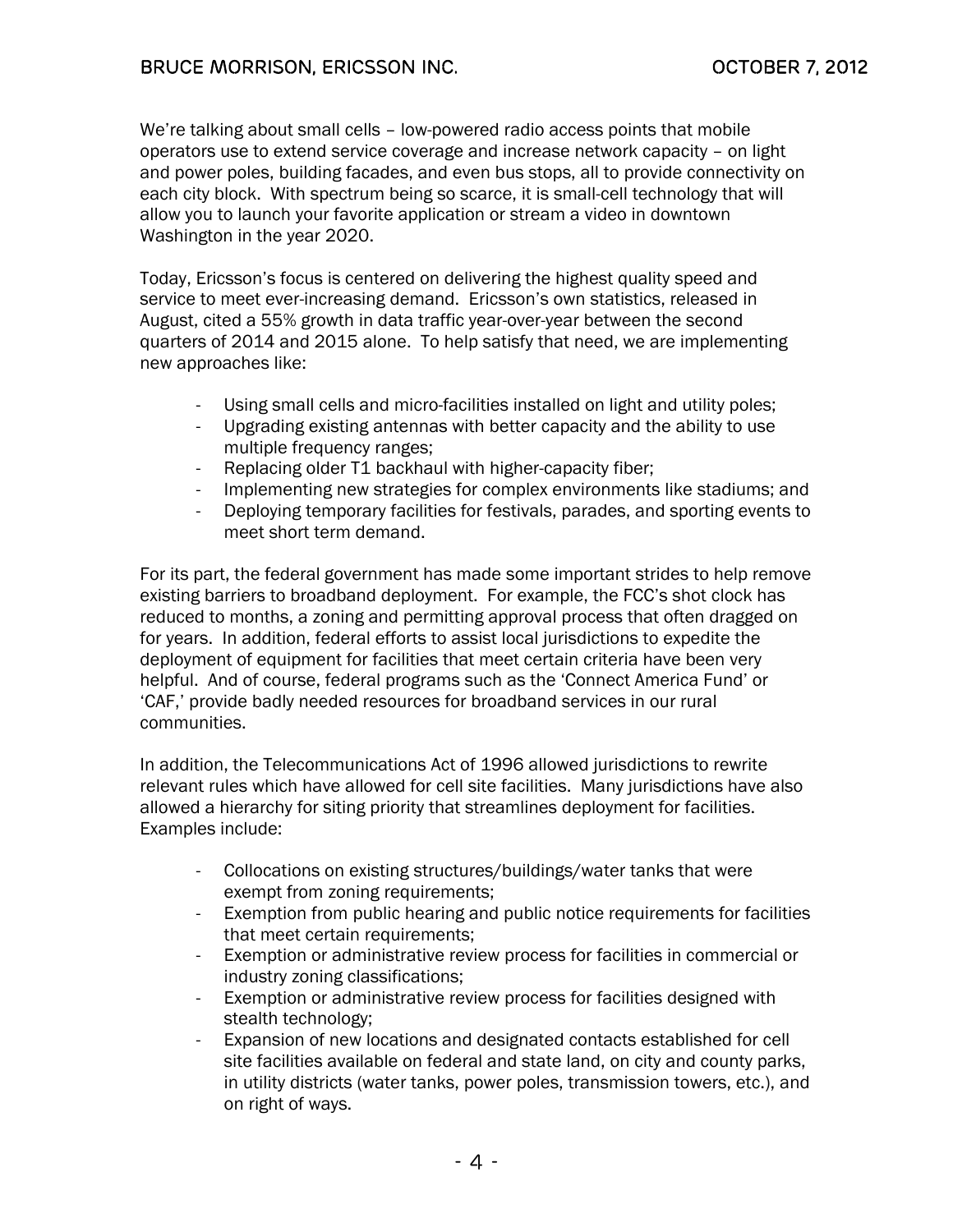These efforts have been effective, but there is still plenty more that can be done by Congress and the federal government to help removing barriers to deployment. They include:

- Streamlining access and jurisdictional processes for the installation and deployment of dark fiber and small cell technology;
- Standardizing the application process for the deployment of wireless infrastructure on federally owned buildings and property, an idea incorporated into S. 1618, The Wireless Innovation Act;
- Streamlining access to light and utility poles to standardize deployments;
- Distinguishing process requirements so that the installation of equipment on a flag pole isn't considered the same as doing so at a stadium or a hospital;
- Assisting jurisdictions to process the use of small cells;
- Providing relief from onerous federal requirements that lack technical descriptions;
- Advancing a regulatory approach that allows the quick deployment of small cells in metropolitan jurisdictions;
- Updating the current rules surrounding 'Local Exchange Carriers' support and deployment requirements for backhaul;
- Improving the 'Mobility Fund' by targeting infrastructure funding to truly unserved areas. Senator Joe Manchin recently sent a letter to the FCC supporting this idea;
- Improving the 'Spectrum Relocation Fund' to increase its flexibility and to provide for new allowable uses of funds to facilitate improved spectrum planning and relocation while improving spectrum utilization. These reforms would hasten the transition of government spectrum for commercial use which we strongly endorse. Senators Jerry Moran and Mark Udall recently sent a letter to the Office of Management and Budget outlining areas where improvements can be made;
- Developing requirements or support for shared infrastructure and hardening. For example, at a typical cellular tower, each wireless carrier has its own generator. Shared infrastructure would mean that only one generator is required per site; and
- Implementing a requirement to incorporate dark fiber or green field (empty) conduit attached to all federally-funded roadway projects.

Mr. Chairman, these are just a few areas where Congress could assist infrastructure companies like Ericsson in carrying out your vision to "reduce the cost of deploying wireless broadband services."

Looking ahead, the future is exciting and our mission remains clear – to transform networks which will in turn transform businesses and communities, nations and governments, and most importantly, lives. Ericsson remains committed to delivering on the promise of a networked society and looks forward to working with Congress and the federal government to accomplish that goal.